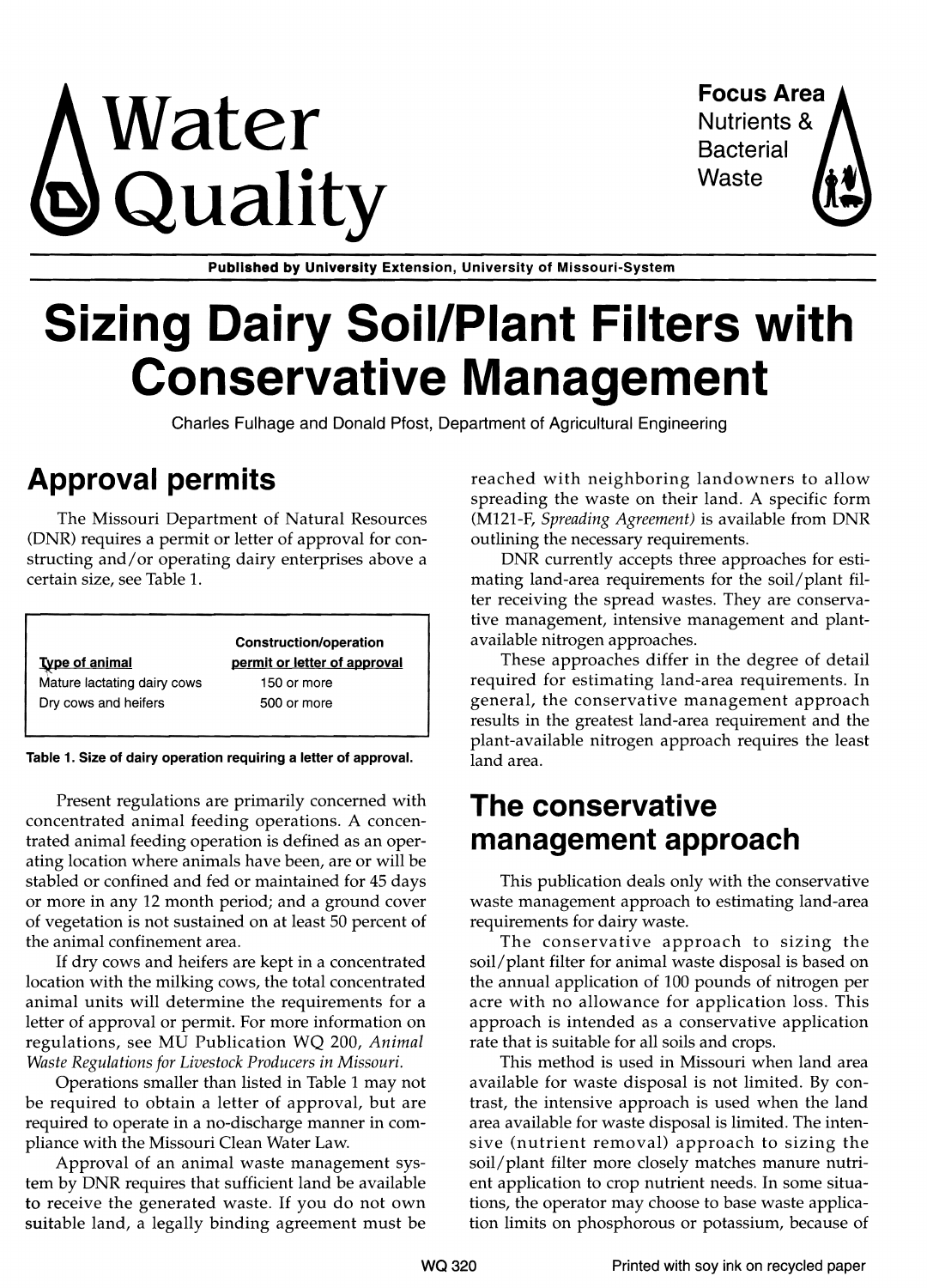excessive amounts of phosphorus or potassium in the soil, rather than on nitrogen removal. However, the Missouri DNR currently uses nitrogen rather than phosphorous and potassium to size the minimum soil/plant filter area.

In estimating the land-area requirements under the conservative management approach, the adjusted thousand-weights of animals is multiplied by an index figure for the type of operation. The result is the acres of soil/plant filter area required for a permit under this approach. Table 2 gives the index figures for dairy cattle.

| Index figure per 1,000 of animal live weight*                                                 |           |                                                                                                                                                                                                                                                                                                                                                                                                                                                    |  |  |  |
|-----------------------------------------------------------------------------------------------|-----------|----------------------------------------------------------------------------------------------------------------------------------------------------------------------------------------------------------------------------------------------------------------------------------------------------------------------------------------------------------------------------------------------------------------------------------------------------|--|--|--|
| Animal type                                                                                   |           | For lagoon effluent For liquid/solid manure                                                                                                                                                                                                                                                                                                                                                                                                        |  |  |  |
| Dairy                                                                                         | $0.143**$ | $0.833***$                                                                                                                                                                                                                                                                                                                                                                                                                                         |  |  |  |
| feeding facility.<br>soil/plant filter via a lagoon.<br>soil/plant filter as liquid or solid. |           | *Index figures based on applying 100 pounds nitrogen per acre<br>per year. Does not include losses during land application, see<br>Manual 121, Table 7. The thousand-pound units should be<br>adjusted downward for percent of time animals are on pasture,<br>etc., since their manure will not be directed to the concentrated<br>**Assumes 100 percent of annual manure production to<br>*** Assumes 100 percent of annual manure production to |  |  |  |

Table 2. Index figures for estimating the land area needed under the conservative management approach.

#### How to determine land-area requirements

The following example is used, along with Worksheets 1 and 2, see page 3, to illustrate how to determine land-area requirements using the conservative management approach.

Estimate the land-area requirement using the conservative management approach for a dairy with 150 cows averaging 1,400 pounds per cow in a combination confined feeding/pasture situation, such that 80 percent of the total manure production will occur in confinement and 20 percent will be dropped on pasture. Compare the land-area requirement for the manure from the confinement facilities if handled as a liquid with the land-area required if the manure is treated in a lagoon.

For the example under the conservative management approach using liquid manure, 140 acres of soil/plant filter must be available for land application vs. only 24 acres required if manure is treated in a lagoon. This procedure is primarily intended to ensure that sufficient land is available to receive waste from a given size dairy operation. Spreading the manure on the noted acreage for the given size operation will not necessarily meet the nutrient needs of the crop. For example, nitrogen losses following land application and before incorporation may be substantial. In some cases, the phosphorus and potassium applied using this approach may exceed the requirements of the crop.

Table 3 gives land-area requirements for different size dairy operations, assuming the cows average 1,400 pounds each and 100 percent of the manure is removed from a concentrated or confined dairy.

| <b>Number</b> |                     | <b>Acres required</b>   |  |  |  |
|---------------|---------------------|-------------------------|--|--|--|
| of cows       | For lagoon effluent | For liquid/solid manure |  |  |  |
| 100           | 20                  | 117                     |  |  |  |
| 200           | 40                  | 234                     |  |  |  |
| 300           | 60                  | 350                     |  |  |  |
|               |                     |                         |  |  |  |

Table 3. Soil/plant filter land-area required by DNR for approval of operations under conservative management. Numbers are rounded up to the next whole number.

#### **Nutrient utilization** and management

To have value, wastes must be utilized in a manner that results in a saleable product. To keep the addition of nutrients from waste and fertilizer in balance with the nutrient removal by crops requires a recordkeeping system. Use laboratory tests showing the nutrient content of the wastes that were applied. The quantities of waste added and crops removed should be measured or estimated as accurately as possible. Reliable nutrient data requires that the waste be kept well mixed during the loading, sampling, transport and land application process.

#### Percent loading worksheet

Form M121-G in Manual 121 contains a procedure for determining the percent loading to a lagoon or basin, to pasture or hauled for various manure handling scenarios. University of Missouri Extension Agricultural Engineering specialists and Soil Conservation Service engineers have a computer program that performs the calculations for this table.

#### REFERENCES

1. MU Publication WQ 200, *Animal Waste Regulations for Livestock Producers in Missou ri,*University of Missouri Agricultural Engineering.

2. Manual 121, *Design Guidelines for Animal Waste Management for Concentrated Animal Feeding Operations.* Second edition, July 1989. Missouri DNR Resources, Water Pollution Control Program, P.O. Box 176, Jefferson City, MO 65102.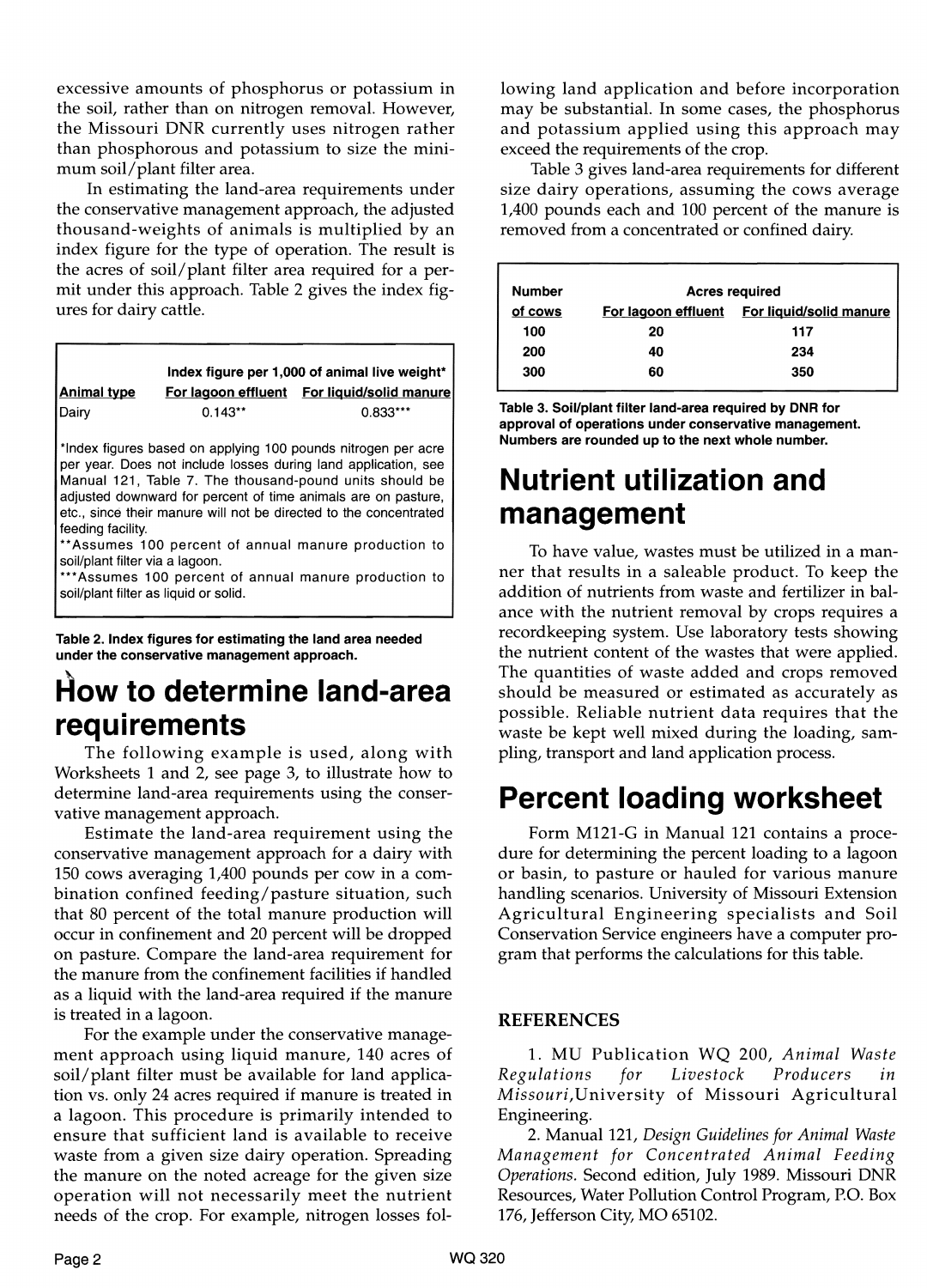## Worksheet 1.

#### Estimating land-area requirements for liquid manure:

|                                                         | <b>Example</b> | Your farm |
|---------------------------------------------------------|----------------|-----------|
| 1. Calculate thousand-weights of animals:               |                |           |
| 150 cows x 1,400 pounds per cow $\div$ 1,000 pounds =   | 210            |           |
| 2. Adjust the thousand-pound units for time on pasture: |                |           |
| Adjustment factor = $1.0 - 0.2 = 0.8$                   |                |           |
| $210 \times 0.8 =$                                      | 168            |           |
| 3. Multiply the adjusted animal weight from (2) by the  |                |           |
| index number from Table 2.                              |                |           |
| $168 \times 0.833 =$                                    | 140 acres      |           |
|                                                         |                |           |
|                                                         |                |           |

## ~. Worksheet 2. Estimating the land-area for lagoon effluent: Example Your farm 1. Calculate thousand-weights of animals: 150 cows x 1,400 pounds per cow  $\div$  1,000 pounds = 210 2. Adjust the thousand-pound units for time on pasture: Adjustment factor =  $1.0 - 0.2 = 0.8$  $210 \times 0.8 = 168$ 3. Multiply the adjusted animal weight from (2) by the index number from Table 2.  $168 \times 0.143 = 24 \text{ acres}$